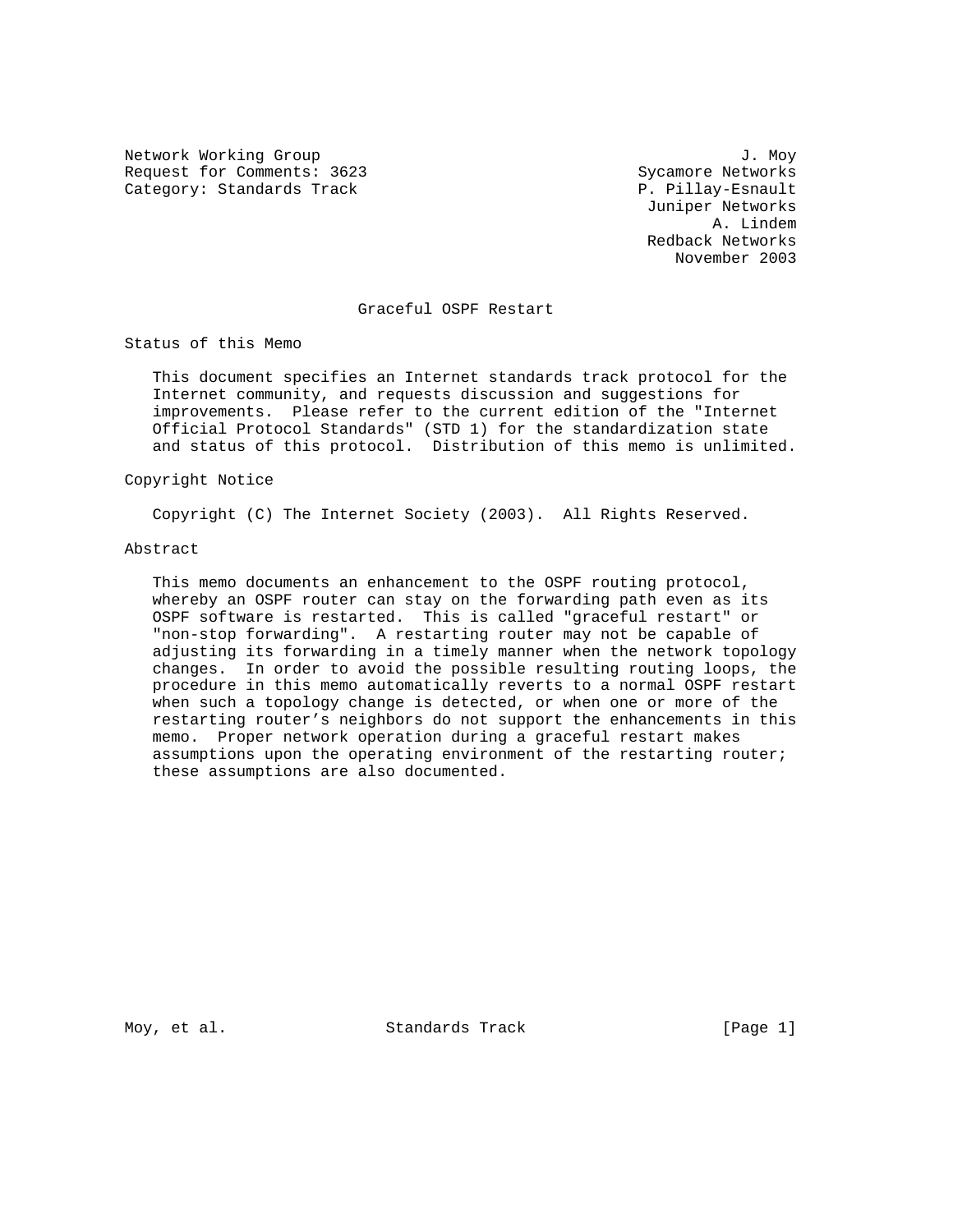Table of Contents

| Operation of Restarting Router<br>2.<br>Entering Graceful Restart.<br>2.1.<br>When to Exit Graceful Restart.<br>2.2.<br>2.3. Actions on Exiting Graceful Restart.<br>Operation of Helper Neighbor<br>3.<br>3.1. Entering Helper Mode<br>Exiting Helper Mode. 8<br>3.2.<br>4.<br>5 <sub>1</sub><br>б.<br>Interaction with Traffic Engineering 11<br>$7$ .<br>8 <sub>1</sub><br>Intellectual Property Rights Notice. 11<br>9.<br>Normative References 11<br>$9.1$ . | $\overline{\phantom{a}}$<br>4<br>5<br>6<br>7<br>7 |
|-------------------------------------------------------------------------------------------------------------------------------------------------------------------------------------------------------------------------------------------------------------------------------------------------------------------------------------------------------------------------------------------------------------------------------------------------------------------|---------------------------------------------------|
|                                                                                                                                                                                                                                                                                                                                                                                                                                                                   |                                                   |
|                                                                                                                                                                                                                                                                                                                                                                                                                                                                   |                                                   |
|                                                                                                                                                                                                                                                                                                                                                                                                                                                                   |                                                   |
|                                                                                                                                                                                                                                                                                                                                                                                                                                                                   |                                                   |
|                                                                                                                                                                                                                                                                                                                                                                                                                                                                   |                                                   |
|                                                                                                                                                                                                                                                                                                                                                                                                                                                                   |                                                   |
|                                                                                                                                                                                                                                                                                                                                                                                                                                                                   |                                                   |
|                                                                                                                                                                                                                                                                                                                                                                                                                                                                   |                                                   |
|                                                                                                                                                                                                                                                                                                                                                                                                                                                                   |                                                   |
|                                                                                                                                                                                                                                                                                                                                                                                                                                                                   |                                                   |
|                                                                                                                                                                                                                                                                                                                                                                                                                                                                   |                                                   |
|                                                                                                                                                                                                                                                                                                                                                                                                                                                                   |                                                   |
|                                                                                                                                                                                                                                                                                                                                                                                                                                                                   |                                                   |
|                                                                                                                                                                                                                                                                                                                                                                                                                                                                   |                                                   |
| Informative References 11<br>9.2.                                                                                                                                                                                                                                                                                                                                                                                                                                 |                                                   |
| A                                                                                                                                                                                                                                                                                                                                                                                                                                                                 |                                                   |
| B <sub>1</sub>                                                                                                                                                                                                                                                                                                                                                                                                                                                    |                                                   |
|                                                                                                                                                                                                                                                                                                                                                                                                                                                                   |                                                   |
|                                                                                                                                                                                                                                                                                                                                                                                                                                                                   |                                                   |
|                                                                                                                                                                                                                                                                                                                                                                                                                                                                   |                                                   |
|                                                                                                                                                                                                                                                                                                                                                                                                                                                                   |                                                   |

# 1. Overview

 Today many Internet routers implement a separation of control and forwarding functions. Certain processors are dedicated to control and management tasks such as OSPF routing, while other processors perform the data forwarding tasks. This separation creates the possibility of maintaining a router's data forwarding capability while the router's control software is restarted/reloaded. We call such a possibility "graceful restart" or "non-stop forwarding".

 The OSPF protocol presents a problem to graceful restart whereby, under normal operation, OSPF intentionally routes around a restarting router while it rebuilds its link-state database. OSPF avoids the restarting router to minimize the possibility of routing loops and/or black holes caused by lack of database synchronization. Avoidance is accomplished by having the router's neighbors reissue their LSAs, omitting links to the restarting router.

 However, if (a) the network topology remains stable and (b) the restarting router is able to keep its forwarding table(s) across the restart, it would be safe to keep the restarting router on the forwarding path. This memo documents an enhancement to OSPF that makes such graceful restart possible, and automatically reverts back

Moy, et al. Standards Track [Page 2]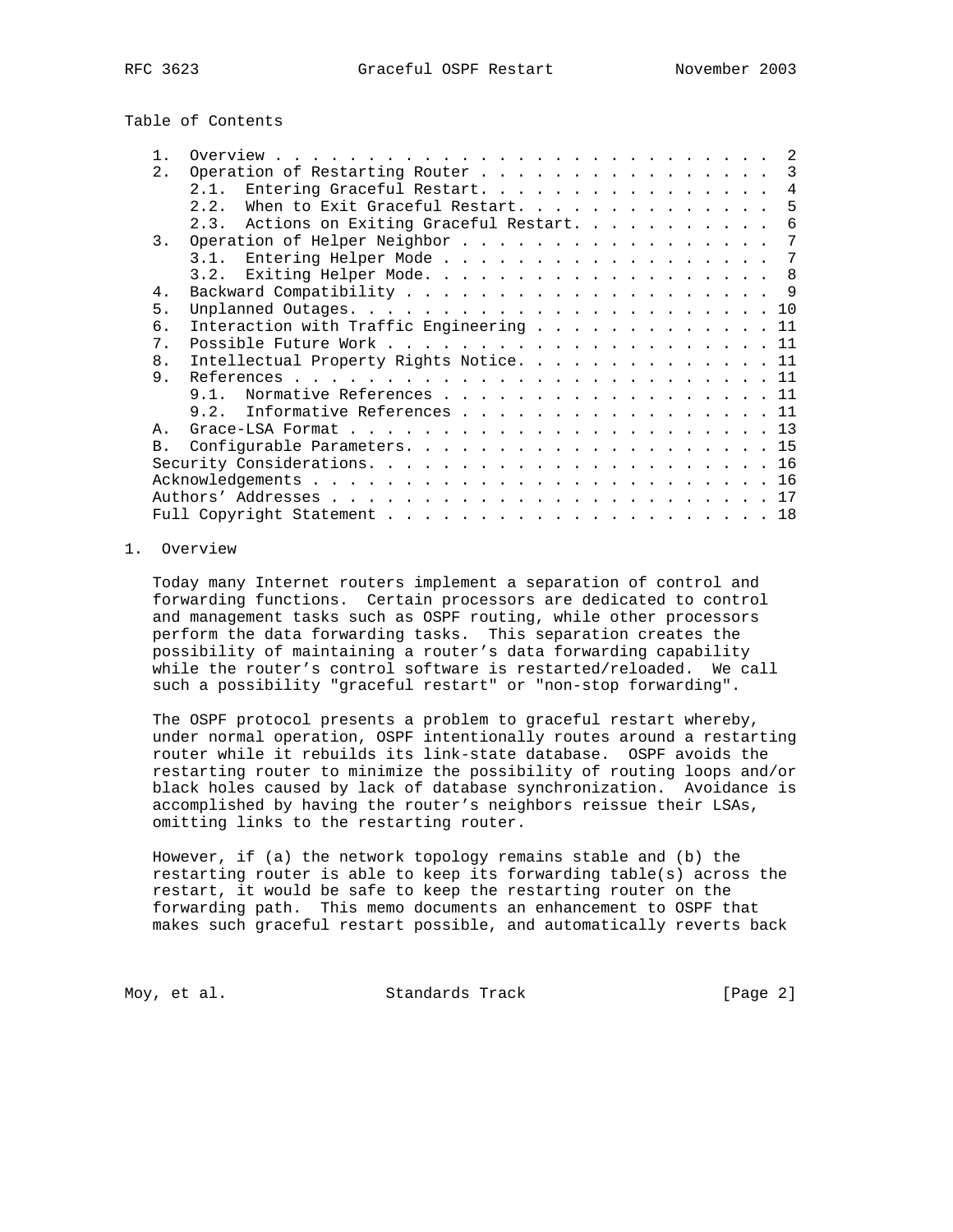to a standard OSPF restart for safety when network topology changes are detected.

 In a nutshell, the OSPF enhancements for graceful restart are as follows:

- The router attempting a graceful restart originates link-local Opaque-LSAs, herein called Grace-LSAs, announcing its intention to perform a graceful restart within a specified amount of time or "grace period".
- During the grace period, its neighbors continue to announce the restarting router in their LSAs as if it were fully adjacent (i.e., OSPF neighbor state Full), but only if the network topology remains static (i.e., the contents of the LSAs in the link-state database having LS types 1-5,7 remain unchanged and periodic refreshes are allowed).

 There are two roles being played by OSPF routers during graceful restart. First there is the router that is being restarted. The operation of this router during graceful restart, including how the router enters and exits graceful restart, is the subject of Section 2. Then there are the router's neighbors, which must cooperate in order for the restart to be graceful. During graceful restart, we say that the neighbors are running in "helper mode". Section 3 covers the responsibilities of a router running in helper mode, including entering and exiting helper mode.

2. Operation of Restarting Router

 After the router restarts/reloads, it must change its OSPF processing somewhat until it re-establishes full adjacencies with all its former fully-adjacent neighbors. This time period, between the restart/reload and the reestablishment of adjacencies, is called "graceful restart". During graceful restart:

 1) The restarting router does not originate LSAs with LS types 1- 5,7. Instead, the restarting router wants the other routers in the OSPF domain to calculate routes using the LSAs that it originated prior to its restart. During this time, the restarting router does not modify or flush received self originated LSAs, (see Section 13.4 of [1]). Instead they are accepted as valid. In particular, the grace-LSAs that the restarting router originated before the restart are left in place. Received self-originated LSAs will be dealt with when the router exits graceful restart (see Section 2.3).

Moy, et al. Standards Track [Page 3]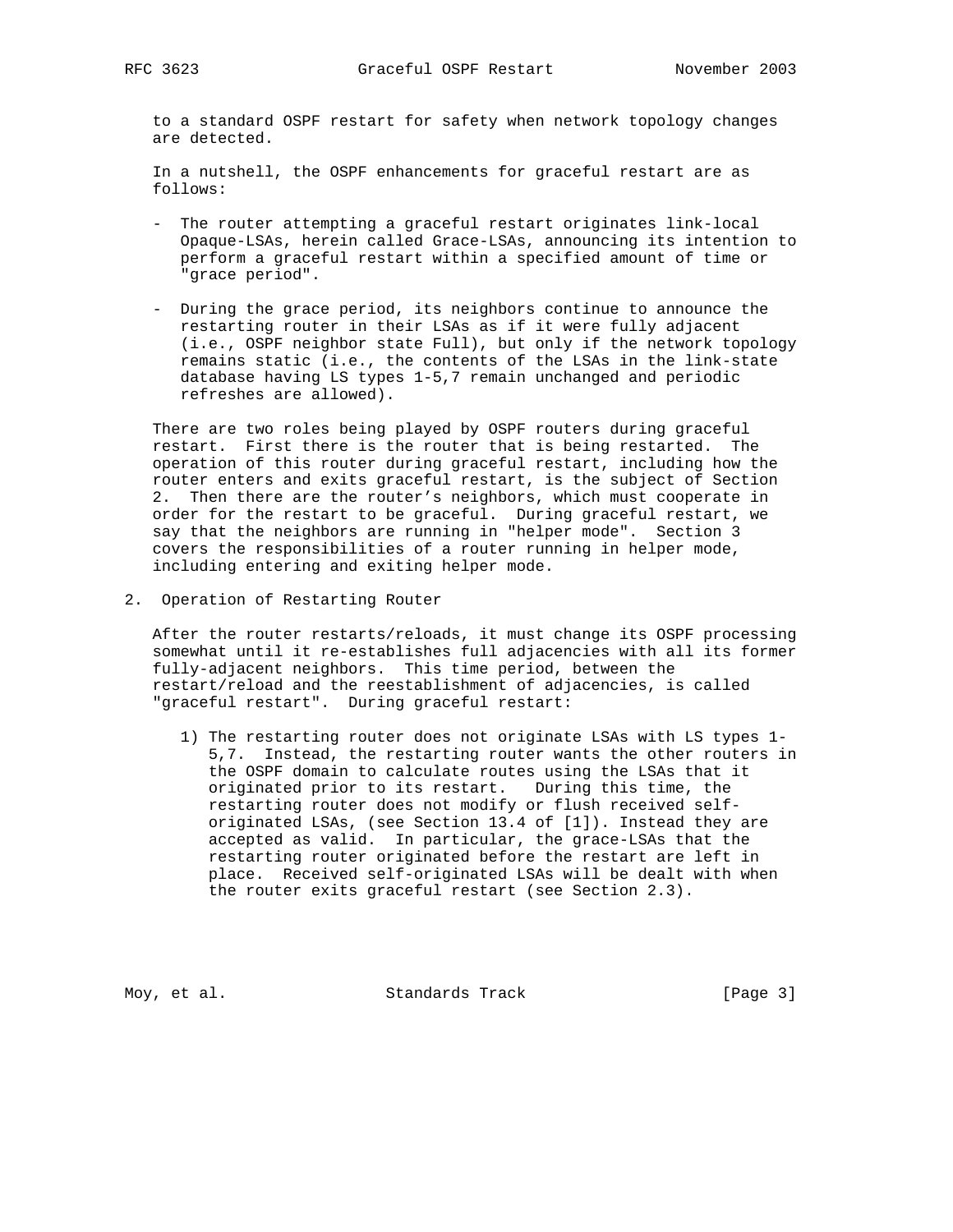- 2) The restarting router runs its OSPF routing calculations, as specified in Section 16 of [1]. This is necessary to return any OSPF virtual links to operation. However, the restarting router does \*not\* install OSPF routes into the system's forwarding table(s) and relies on the forwarding entries that it installed prior to the restart.
- 3) If the restarting router determines that it was the Designated Router on a given segment prior to the restart, it elects itself as the Designated Router again. The restarting router knows that it was the Designated Router if, while the associated interface is in Waiting state, a Hello packet is received from a neighbor listing the router as the Designated Router.

 Otherwise, the restarting router operates the same as any other OSPF router. It discovers neighbors using OSPF's Hello protocol, elects Designated and Backup Designated Routers, performs the Database Exchange procedure to initially synchronize link-state databases with its neighbors, and maintains this synchronization through flooding.

 The processes of entering graceful restart, and of exiting graceful restart (either successfully or not) are covered in the following sections.

2.1. Entering Graceful Restart

 The router (call it Router X) is informed of the desire for its graceful restart when an appropriate command is issued by the network operator. The network operator may also specify the length of the grace period, or the necessary grace period may be calculated by the router's OSPF software. In order to avoid the restarting router's LSAs from aging out, the grace period should not exceed LSRefreshTime (1800 second) [1].

 In preparation for the graceful restart, Router X must perform the following actions before its software is restarted/reloaded:

 (Note that common OSPF shutdown procedures are \*not\* performed, since we want the other OSPF routers to act as if Router X remains in continuous service. For example, Router X does not flush its locally originated LSAs, since we want them to remain in other routers' link-state databases throughout the restart period.)

 1) Router X must ensure that its forwarding table(s) is/are up to-date and will remain in place across the restart.

Moy, et al. Standards Track [Page 4]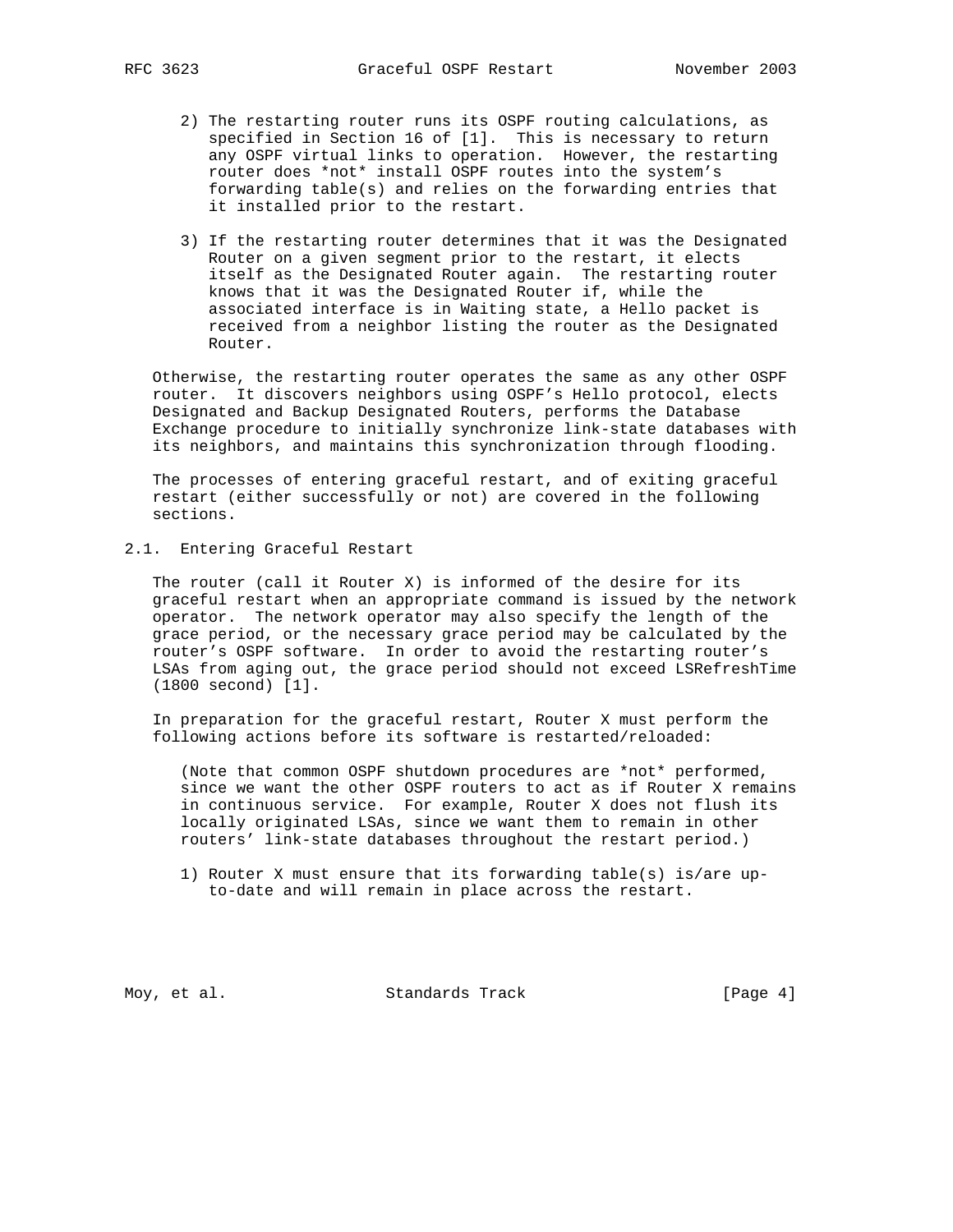2) The router may need to preserve the cryptographic sequence numbers being used on each interface in non-volatile storage. An alternative is to use the router's clock for cryptographic sequence number generation and ensure that the clock is preserved across restarts (either on the same or redundant route processors). If neither of these can be guaranteed, it can take up to RouterDeadInterval seconds after the restart before adjacencies can be reestablished and this would force the grace period to be lengthened greatly.

 Router X then originates the grace-LSAs. These are link-local Opaque-LSAs (see Appendix A). Their LS Age field is set to 0, and the requested grace period (in seconds) is inserted into the body of the grace-LSA. The precise contents of the grace-LSA are described in Appendix A.

 A grace-LSA is originated for each of the router's OSPF interfaces. If Router X wants to ensure that its neighbors receive the grace- LSAs, it should retransmit the grace-LSAs until they are acknowledged (i.e., perform standard OSPF reliable flooding of the grace-LSAs). If one or more fully adjacent neighbors do not receive grace-LSAs, they will more than likely cause premature termination of the graceful restart procedure (see Section 4).

 After the grace-LSAs have been sent, the router should store the fact that it is performing graceful restart along with the length of the requested grace period in non-volatile storage. (Note to implementors: It may be easiest to simply store the absolute time of the end of the grace period). The OSPF software should then be restarted/reloaded. When the reloaded software starts executing the graceful restart, the protocol modifications in Section 2 are followed. (Note that prior to the restart, the router does not know whether its neighbors are going to cooperate as "helpers"; the mere reception of grace-LSAs does not imply acceptance of helper responsibilities. This memo assumes that the router would want to restart anyway, even if the restart is not going to be graceful).

2.2. When to Exit Graceful Restart

A Router X exits graceful restart when any of the following occurs:

 1) Router X has reestablished all its adjacencies. Router X can determine this by examining the router-LSAs that it last originated before the restart (called the "pre-restart router- LSA"), and, on those segments where the router is the Designated Router, the pre-restart network-LSAs. These LSAs will have been received from the helping neighbors, and need not have been stored in non-volatile storage across the

Moy, et al. Standards Track [Page 5]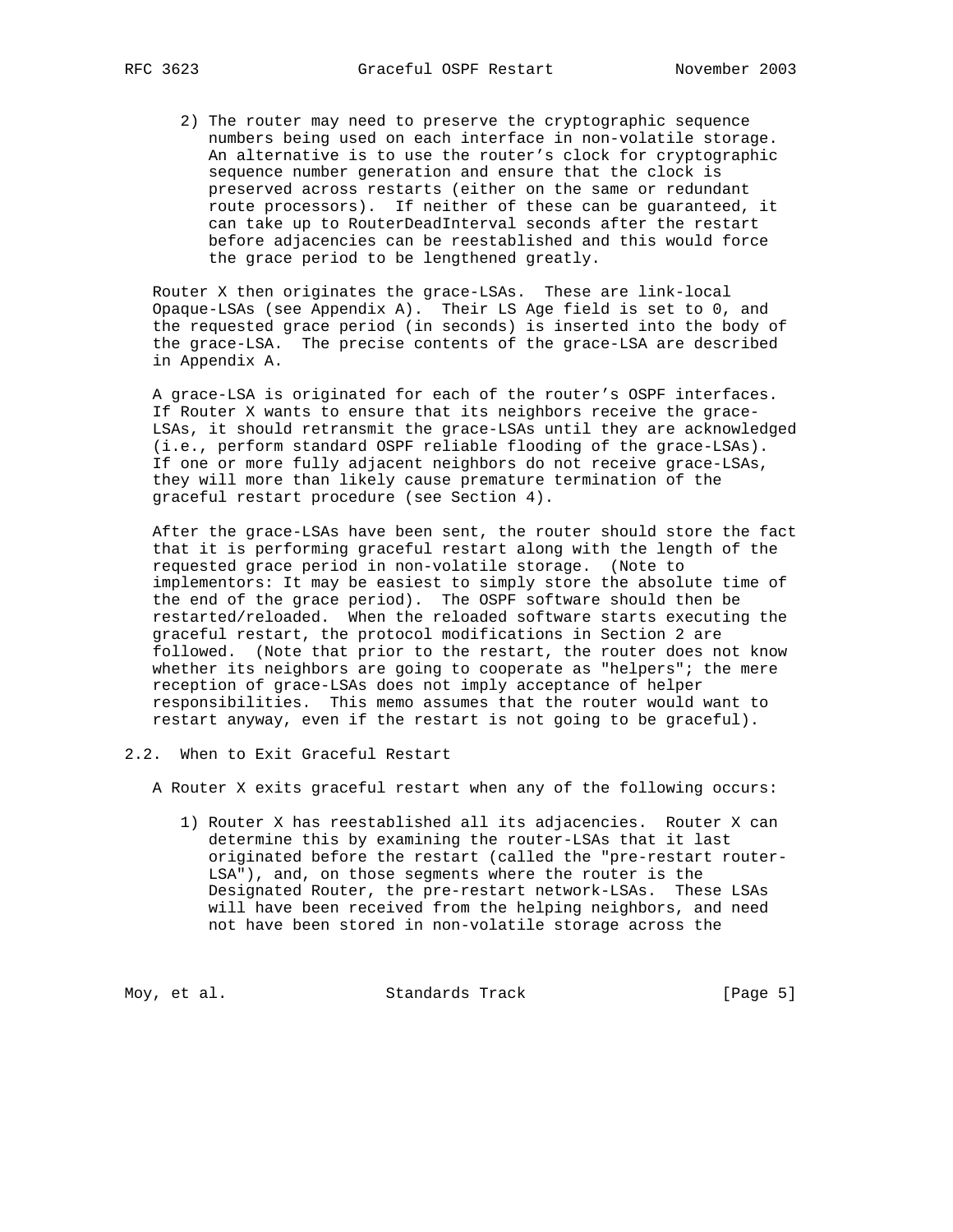restart. All previous adjacencies will be listed as type-1 and type-2 links in the router-LSA, and as neighbors in the body of the network-LSA.

- 2) Router X receives an LSA that is inconsistent with its pre restart router-LSA. For example, X receives a router-LSA originated by router Y that does not contain a link to X, even though X's pre-start router-LSA did contain a link to Y. This indicates that either a) Y does not support graceful restart, b) Y never received the grace-LSA or c) Y has terminated its helper mode for some reason (Section 3.2). A special case of LSA inconsistency is when Router X establishes an adjacency with router Y and doesn't receive an instance of its own pre restart router LSA.
- 3) The grace period expires.
- 2.3. Actions on Exiting Graceful Restart

 Upon exiting "graceful restart", the restarting router reverts back to completely normal OSPF operation, reoriginating LSAs based on the router's current state and updating its forwarding table(s) based on the current contents of the link-state database. In particular, the following actions should be performed when exiting, either successfully or unsuccessfully, graceful restart:

- 1) The router should reoriginate its router-LSAs for all attached areas in order to make sure they have the correct contents.
- 2) The router should reoriginate network-LSAs on all segments where it is the Designated Router.
- 3) The router reruns its OSPF routing calculations (Section 16 of [1]), this time installing the results into the system forwarding table, and originating summary-LSAs, Type-7 LSAs and AS-external-LSAs as necessary.
- 4) Any remnant entries in the system forwarding table that were installed before the restart, but that are no longer valid, should be removed.
- 5) Any received self-originated LSAs that are no longer valid should be flushed.
- 6) Any grace-LSAs that the router originated should be flushed.

Moy, et al. Standards Track [Page 6]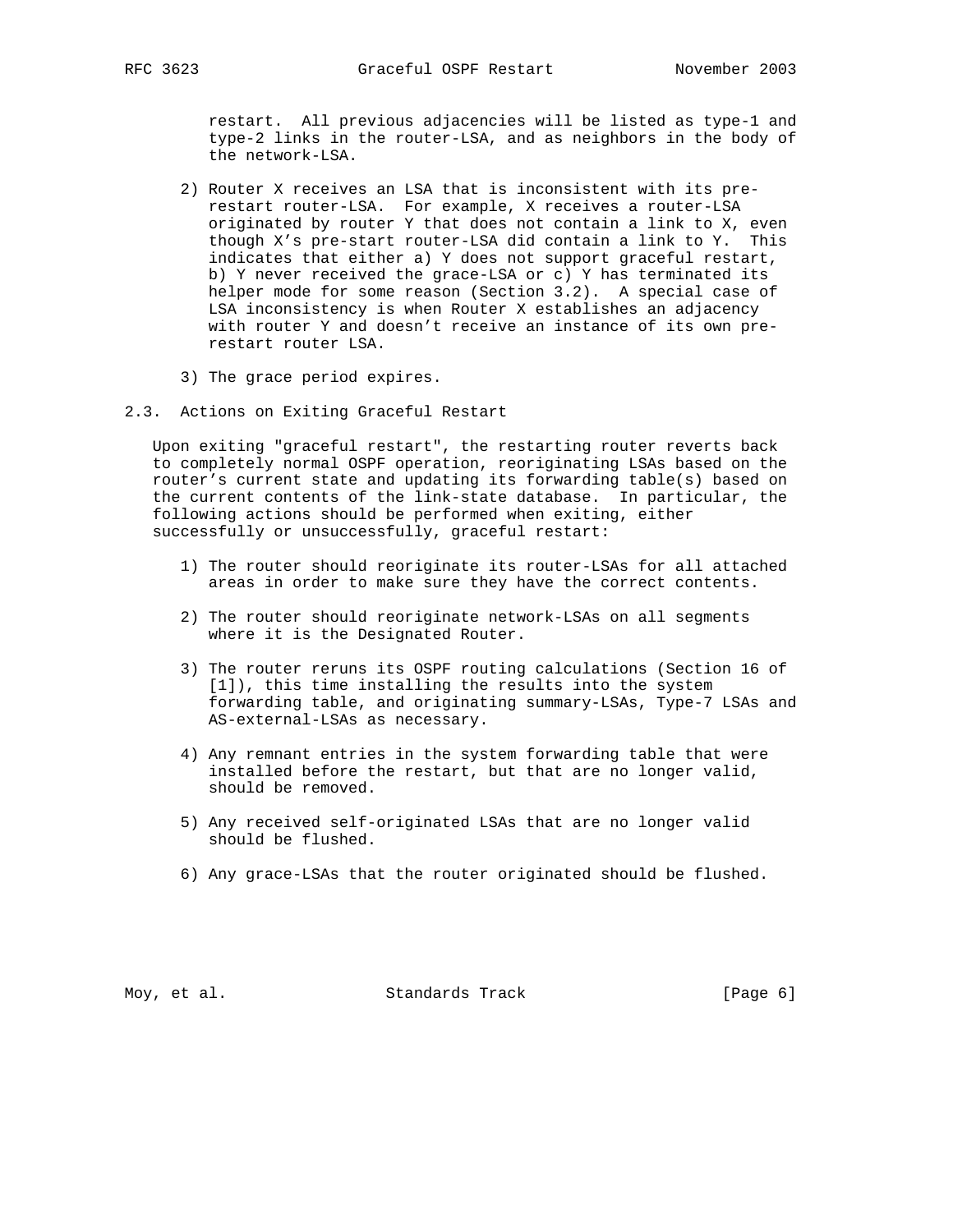# 3. Operation of Helper Neighbor

 The helper relationship is per network segment. As a "helper neighbor" on a segment S for a restarting router X, router Y has several duties. It monitors the network for topology changes, and as long as there are none, continues to advertise its LSAs as if X had remained in continuous OSPF operation. This means that Y's LSAs continue to list an adjacency to X over network segment S, regardless of the adjacency's current synchronization state. This logic affects the contents of both router-LSAs and network-LSAs, and also depends on the type of network segment S (see Sections 12.4.1.1 through 12.4.1.5 and Section 12.4.2 of [1]). When helping over a virtual link, the helper must also continue to set bit V in its router-LSA for the virtual link's transit area (Section 12.4.1 of [1]).

 Also, if X was the Designated Router on network segment S when the helping relationship began, Y maintains X as the Designated Router until the helping relationship is terminated.

#### 3.1. Entering Helper Mode

When a router Y receives a grace-LSA from router X, it enters helper mode for X on the associated network segment, as long as all the following checks pass:

- 1) Y currently has a full adjacency with X (neighbor state Full) over the associated network segment. On broadcast, NBMA and Point-to-MultiPoint segments, the neighbor relationship with X is identified by the IP interface address in the body of the grace-LSA (see Appendix A). On all other segment types, X is identified by the grace-LSA's Advertising Router field.
- 2) There have been no changes in content to the link-state database (LS types 1-5,7) since router X restarted. This is determined as follows:
	- Router Y examines the link-state retransmission list for X over the associated network segment.
		- If there are any LSAs with LS types 1-5,7 on the list, then they all must be periodic refreshes.
		- If there are instead LSAs on the list whose contents have changed (see Section 3.3 of [7]), Y must refuse to enter helper mode.

 Router Y may optionally disallow graceful restart with Router X on other network segments. Determining whether

Moy, et al. Standards Track [Page 7]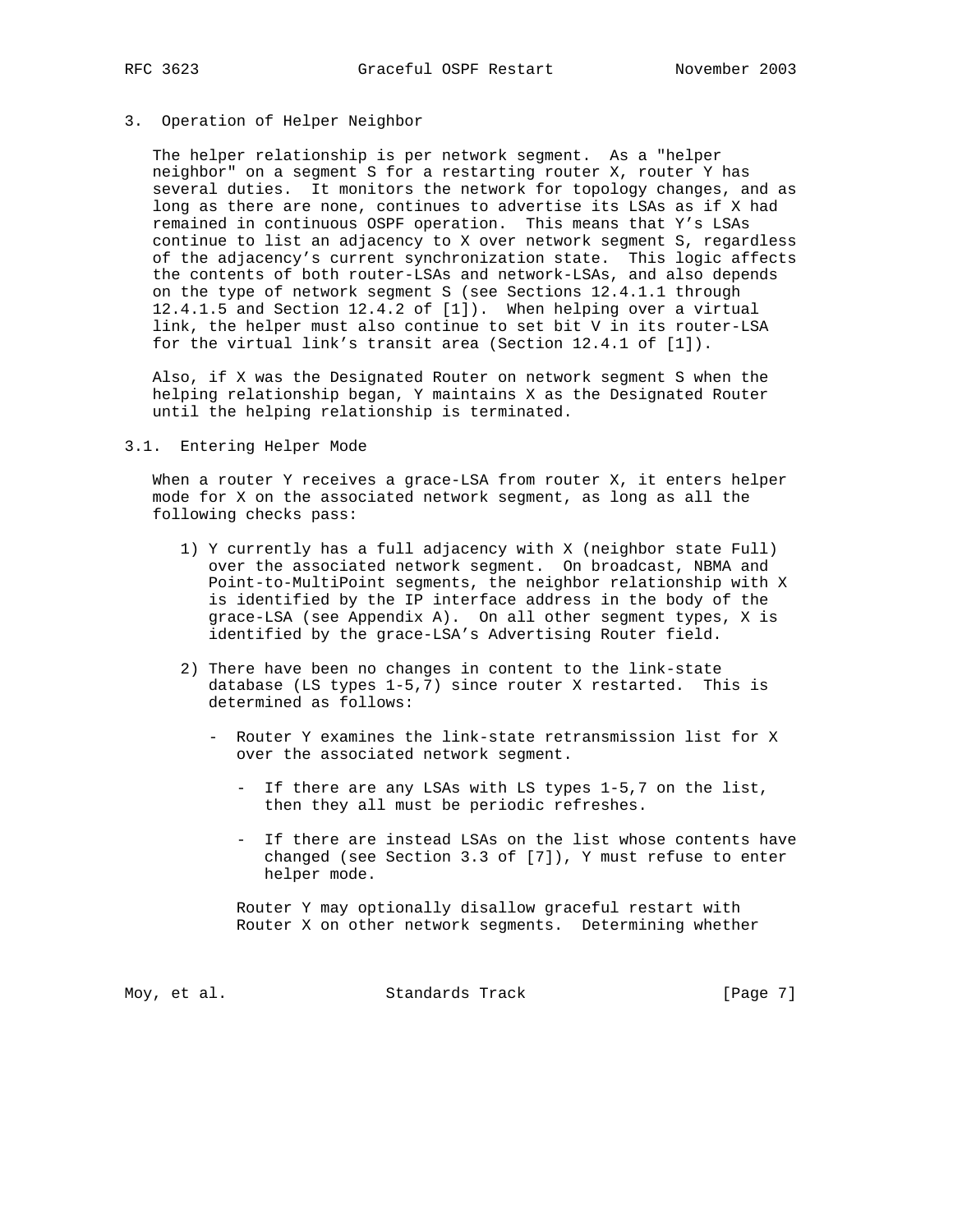changed LSAs have been successfully flooded to router Y on other network segments is feasible but beyond the scope of this document.

- 3) The grace period has not yet expired. This means that the LS age of the grace-LSA is less than the grace period specified in the body of the grace-LSA (Appendix A).
- 4) Local policy allows Y to act as the helper for X. Examples of configured policies might be a) never act as helper, b) never allow the grace period to exceed a Time T, c) only help on software reloads/upgrades, or d) never act as a helper for specific routers (specified by OSPF Router ID).
- 5) Router Y is not in the process of graceful restart.

There is one exception to the above requirements. If Y was already helping X on the associated network segment, the new grace-LSA should be accepted and the grace period should be updated accordingly.

 Note that Router Y may be helping X on some network segments, and not on others. However, that circumstance will probably lead to the premature termination of X's graceful restart, as Y will not continue to advertise adjacencies on the segments where it is not helping (see Section 2.2).

 Alternately, Router Y may choose to enter helper mode when a grace- LSA is received and the above checks pass for all adjacencies with Router X. This implementation alternative of aggregating the adjacencies with respect to helper mode is compatible with implementations considering each adjacency independently.

 A single router is allowed to simultaneously serve as a helper for multiple restarting neighbors.

3.2. Exiting Helper Mode

 Router Y ceases to perform the helper function for its neighbor Router X on a given segment when one of the following events occurs:

- 1) The grace-LSA originated by X on the segment is flushed. This indicates the successful termination of graceful restart.
- 2) The grace-LSA's grace period expires.
- 3) A change in link-state database contents indicates a network topology change, which forces termination of a graceful restart. Specifically, if router Y installs a new LSA in its

Moy, et al. Standards Track [Page 8]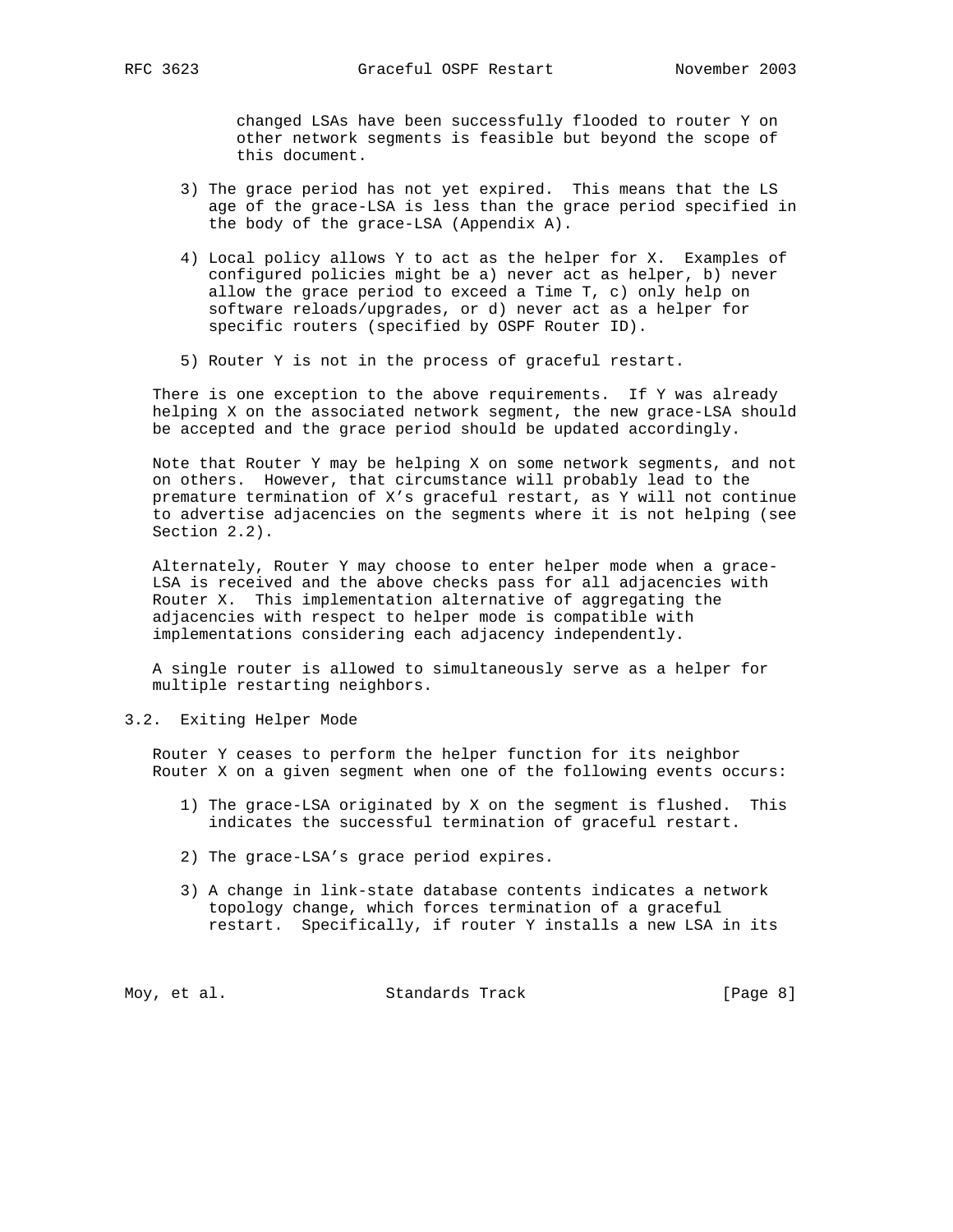database with LS types 1-5,7 and having the following two properties, it should cease helping X. The two properties of the LSA are:

- a) the contents of the LSA have changed; this includes LSAs with no previous link-state database instance and the flushing of LSAs from the database, but excludes periodic LSA refreshes (see Section 3.3 of [7]), and
- b) the LSA would have been flooded to X, had Y and X been fully adjacent. As an example of the second property, if Y installs a changed AS-external-LSA, it should not terminate a helping relationship with a neighbor belonging to a stub area, as that neighbor would not see the AS-external-LSA in any case. An implementation MAY provide a configuration option to disable link-state database options from terminating graceful restart. Such an option will, however, increase the risk of transient routing loops and black holes.

 When Router Y exits helper mode for X on a given network segment, it reoriginates its LSAs based on the current state of its adjacency to Router X over the segment. In detail, Y takes the following actions:

- a) Y recalculates the Designated Router for the segment,
- b) Y reoriginates its router-LSA for the segment's OSPF area,
- c) if Y is Designated Router for the segment, it reoriginates the network-LSA for the segment and
- d) if the segment was a virtual link, Y reoriginates its router- LSA for the virtual link's transit area.

 If Router Y aggregated adjacencies with Router X when entering helper mode (as described in section 3.1), it must also exit helper mode for all adjacencies with Router X when any one of the exit events occurs for an adjacency with Router X.

4. Backward Compatibility

 Backward-compatibility with unmodified OSPF routers is an automatic consequence of the functionality documented above. If one or more neighbors of a router requesting graceful restart are unmodified, or if they do not receive the grace-LSA, the graceful restart reverts to a normal OSPF restart.

Moy, et al. Standards Track [Page 9]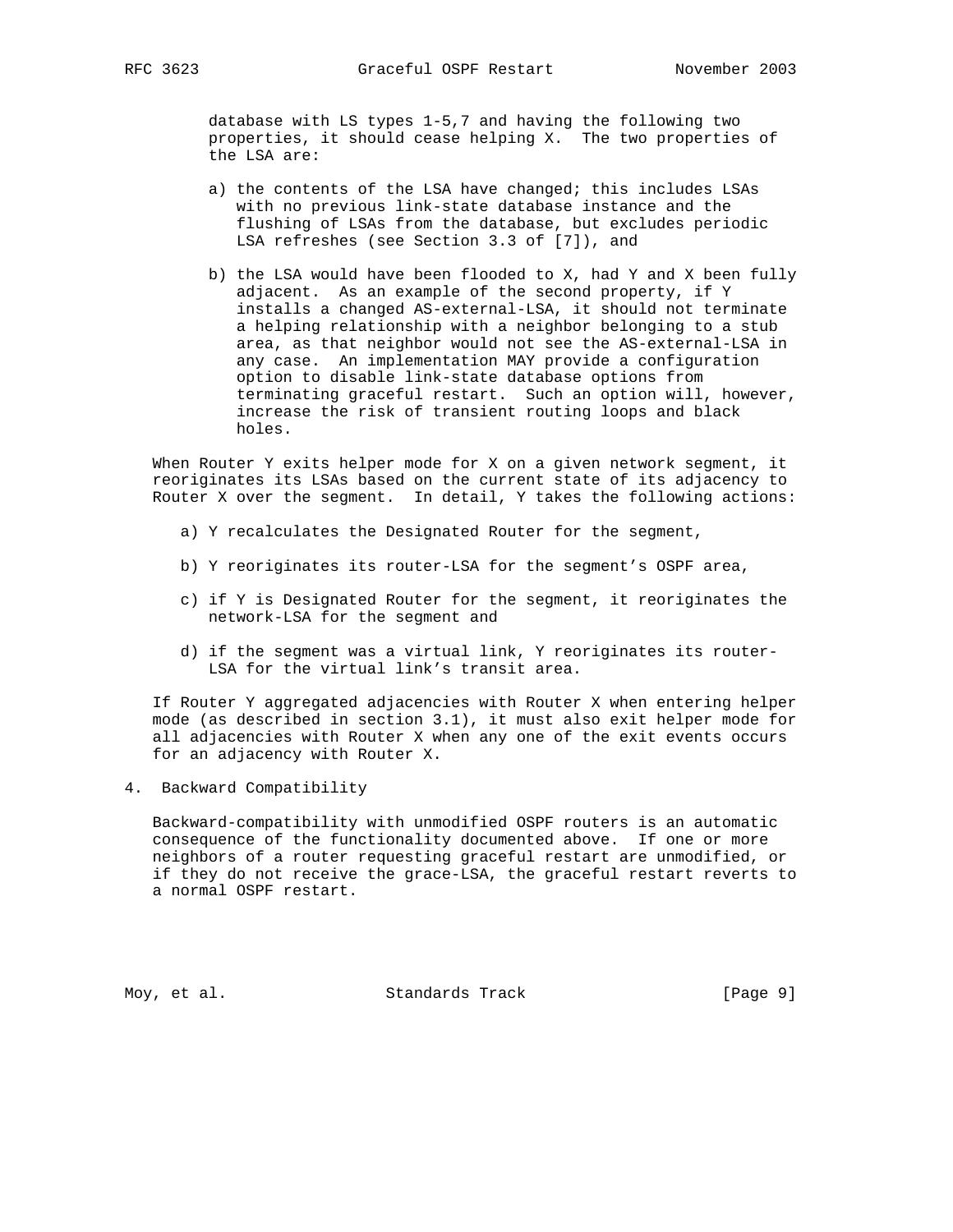The unmodified routers will start routing around the restarted router X as it performs initial database synchronization by reissuing their LSAs with links to X omitted. These LSAs will be interpreted by helper neighbors as a topology change, and by X as an LSA inconsistency, in either case, reverting to normal OSPF operation.

# 5. Unplanned Outages

 The graceful restart mechanisms in this memo can be used for unplanned outages. (Examples of unplanned outages include the crash of a router's control software, an unexpected switchover to a redundant control processor, etc). However, implementors and network operators should note that attempting graceful restart from an unplanned outage may not be a good idea, owing to the router's inability to properly prepare for the restart (see Section 2.1). In particular, it seems unlikely that a router could guarantee the sanity of its forwarding table(s) across an unplanned restart. In any event, implementors providing the option to recover gracefully from unplanned outages must allow a network operator to turn the option off.

 In contrast to the procedure for planned restart/reloads that was described in Section 2.1, a router attempting graceful restart after an unplanned outage must originate grace-LSAs \*after\* its control software resumes operation. The following points must be observed during this grace-LSA origination.

- o The grace-LSAs must be originated and be sent \*before\* the restarted router sends any OSPF Hello Packets. On broadcast networks, this LSA must be flooded to the AllSPFRouters multicast address (224.0.0.5) since the restarting router is not aware of its previous DR state.
- o The grace-LSAs are encapsulated in Link State Update Packets and sent out to all interfaces, even though the restarted router has no adjacencies and no knowledge of previous adjacencies.
- o To improve the probability that grace-LSAs will be delivered, an implementation may send them multiple times (see for example the Robustness Variable in [8]).
- o The restart reason in the grace-LSAs must be set to 0 (unknown) or 3 (switch to redundant control processor). This enables the neighbors to decide whether they want to help the router through an unplanned restart.

Moy, et al. Standards Track [Page 10]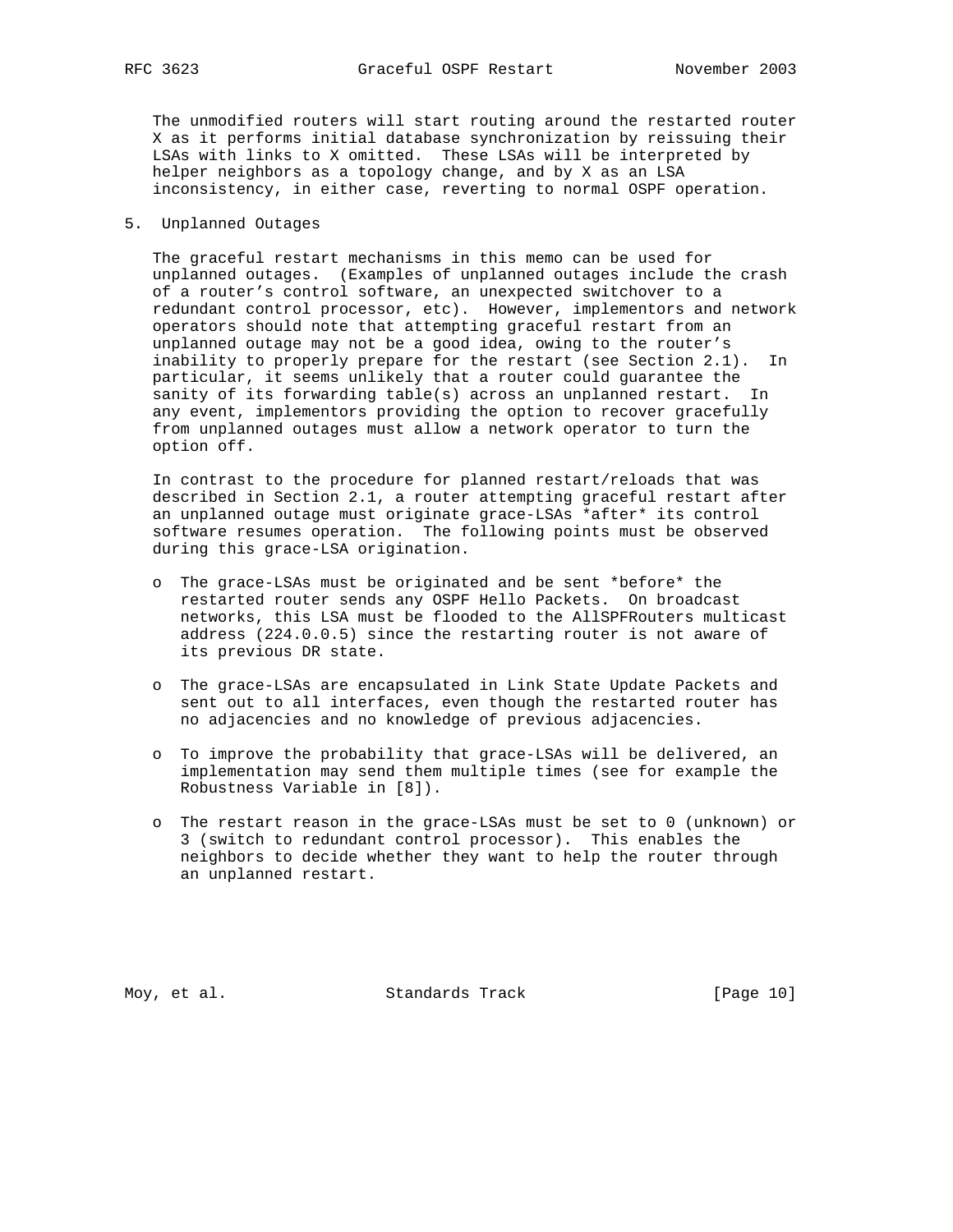- 
- 6. Interaction with Traffic Engineering

 The operation of the Traffic Engineering Extensions to OSPF [4] during OSPF Graceful Restart is specified in [6].

7. Possible Future Work

 Devise a less conservative algorithm for graceful restart helper termination that provides a comparable level of black hole and routing loop avoidance.

8. Intellectual Property Rights Notice

 The IETF takes no position regarding the validity or scope of any intellectual property or other rights that might be claimed to pertain to the implementation or use of the technology described in this document or the extent to which any license under such rights might or might not be available; neither does it represent that it has made any effort to identify any such rights. Information on the IETF's procedures with respect to rights in standards-track and standards-related documentation can be found in BCP-11. Copies of claims of rights made available for publication and any assurances of licenses to be made available, or the result of an attempt made to obtain a general license or permission for the use of such proprietary rights by implementors or users of this specification can be obtained from the IETF Secretariat.

 The IETF invites any interested party to bring to its attention any copyrights, patents or patent applications, or other proprietary rights which may cover technology that may be required to practice this standard. Please address the information to the IETF Executive Director.

- 9. References
- 9.1. Normative References
	- [1] Moy, J., "OSPF Version 2", STD 54, RFC 2328, April 1998.
	- [2] Coltun, R., "The OSPF Opaque LSA Option", RFC 2370, July 1998.
- 9.2. Informative References
	- [3] Murphy, S., Badger, M. and B. Wellington, "OSPF with Digital Signatures", RFC 2154, June 1997.
	- [4] Katz, D., Kompella, K. and D. Yeung, "Traffic Engineering (TE) Extensions to OSPF Version 2", RFC 3630, September 2003.

Moy, et al. Standards Track [Page 11]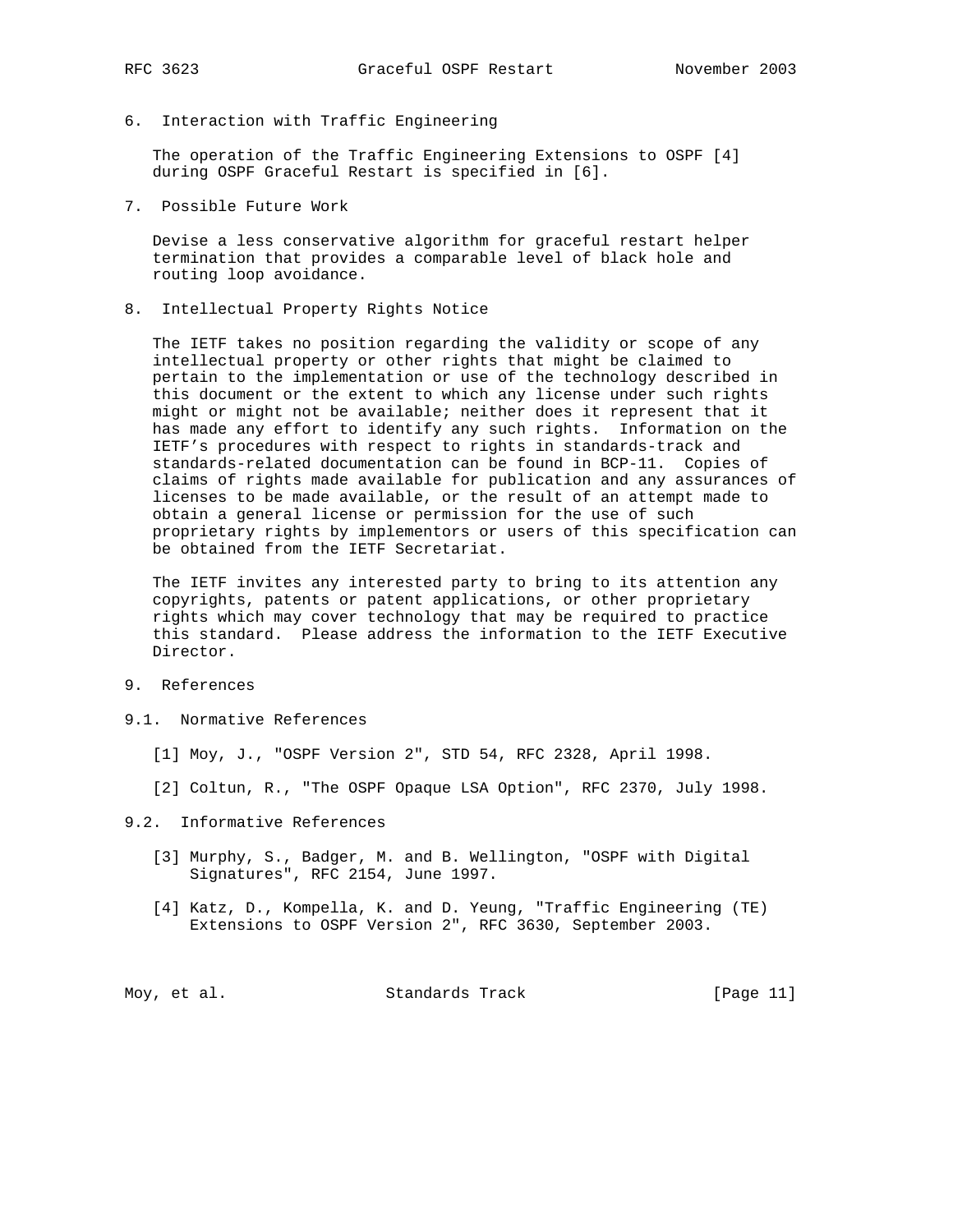- [5] Murphy, P., "The OSPF Not-So-Stubby Area (NSSA) Option", RFC 3101, January 2003.
- [6] Kompella, K., et al., "Routing Extensions in Support of Generalized MPLS", Work in Progress.
- [7] Moy, J., "Extending OSPF to Support Demand Circuits", RFC 1793, April 1995.
- [8] Cain, B., Deering, S., Kouvelas, I., Fenner, B. and A. Thyagarajan, "Internet Group Management Protocol, Version 3", RFC 3376, October 2002.

Moy, et al. Standards Track [Page 12]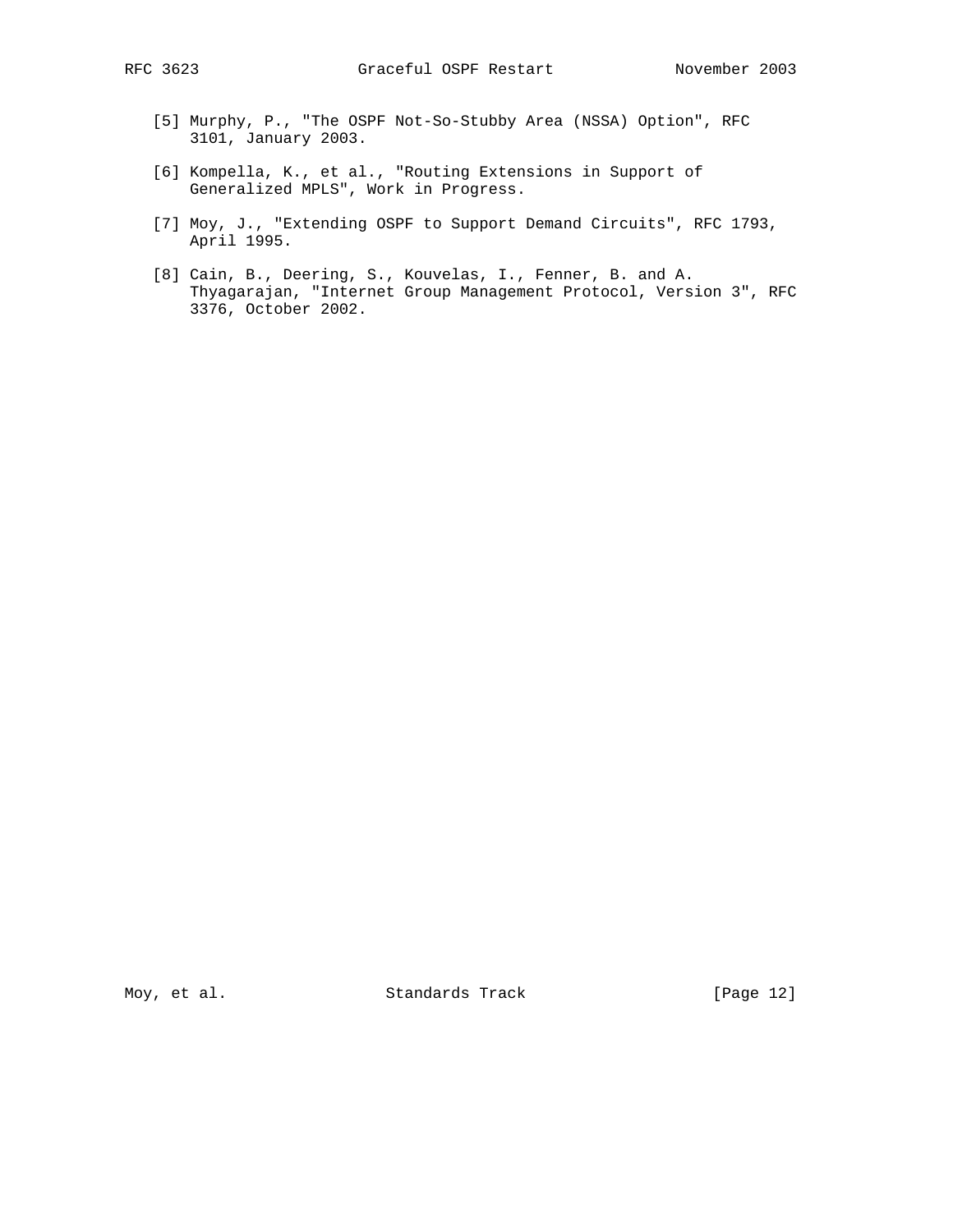#### A. Grace-LSA Format

 The grace-LSA is a link-local scoped Opaque-LSA [2], having an Opaque Type of 3 and an Opaque ID equal to 0. Grace-LSAs are originated by a router that wishes to execute a graceful restart of its OSPF software. A grace-LSA requests that the router's neighbors aid in its graceful restart by continuing to advertise the router as fully adjacent during a specified grace period.

 Each grace-LSA has an LS age field set to 0 when the LSA is first originated; the current value of the LS age then indicates how long ago the restarting router made its request. The body of the LSA is TLV-encoded. The TLV-encoded information includes the length of the grace period, the reason for the graceful restart and, when the grace-LSA is associated with a broadcast, NBMA or Point-to-MultiPoint network segment, the IP interface address of the restarting router.

| 1 2 3 4 5 6 7 8 9 0 1 2 3 4 5 6 7 8 9 0 1 2 3 4 5 6 7 8 9 |                                               |        |   |
|-----------------------------------------------------------|-----------------------------------------------|--------|---|
| LS age                                                    | Options                                       |        | 9 |
|                                                           |                                               |        |   |
|                                                           | Advertising Router                            |        |   |
|                                                           | LS sequence number                            |        |   |
| LS checksum                                               |                                               | length |   |
| +-+-+-+-+-+-+-+-+-+-+-+-+-+-                              | -+-+-+-+-+-+-+-+-+-+-+-+-+-+-+-+-+-+-<br>TLVs |        |   |
|                                                           | $\cdots$                                      |        |   |

 The format of the TLVs within the body of a grace-LSA is the same as the format used by the Traffic Engineering Extensions to OSPF [4]. The LSA payload consists of one or more nested Type/Length/Value (TLV) triplets. The format of each TLV is:

 $0$  1 2 3 0 1 2 3 4 5 6 7 8 9 0 1 2 3 4 5 6 7 8 9 0 1 2 3 4 5 6 7 8 9 0 1 +-+-+-+-+-+-+-+-+-+-+-+-+-+-+-+-+-+-+-+-+-+-+-+-+-+-+-+-+-+-+-+-+ Type  $|$  Length +-+-+-+-+-+-+-+-+-+-+-+-+-+-+-+-+-+-+-+-+-+-+-+-+-+-+-+-+-+-+-+-+ Value... +-+-+-+-+-+-+-+-+-+-+-+-+-+-+-+-+-+-+-+-+-+-+-+-+-+-+-+-+-+-+-+-+

Moy, et al. Standards Track [Page 13]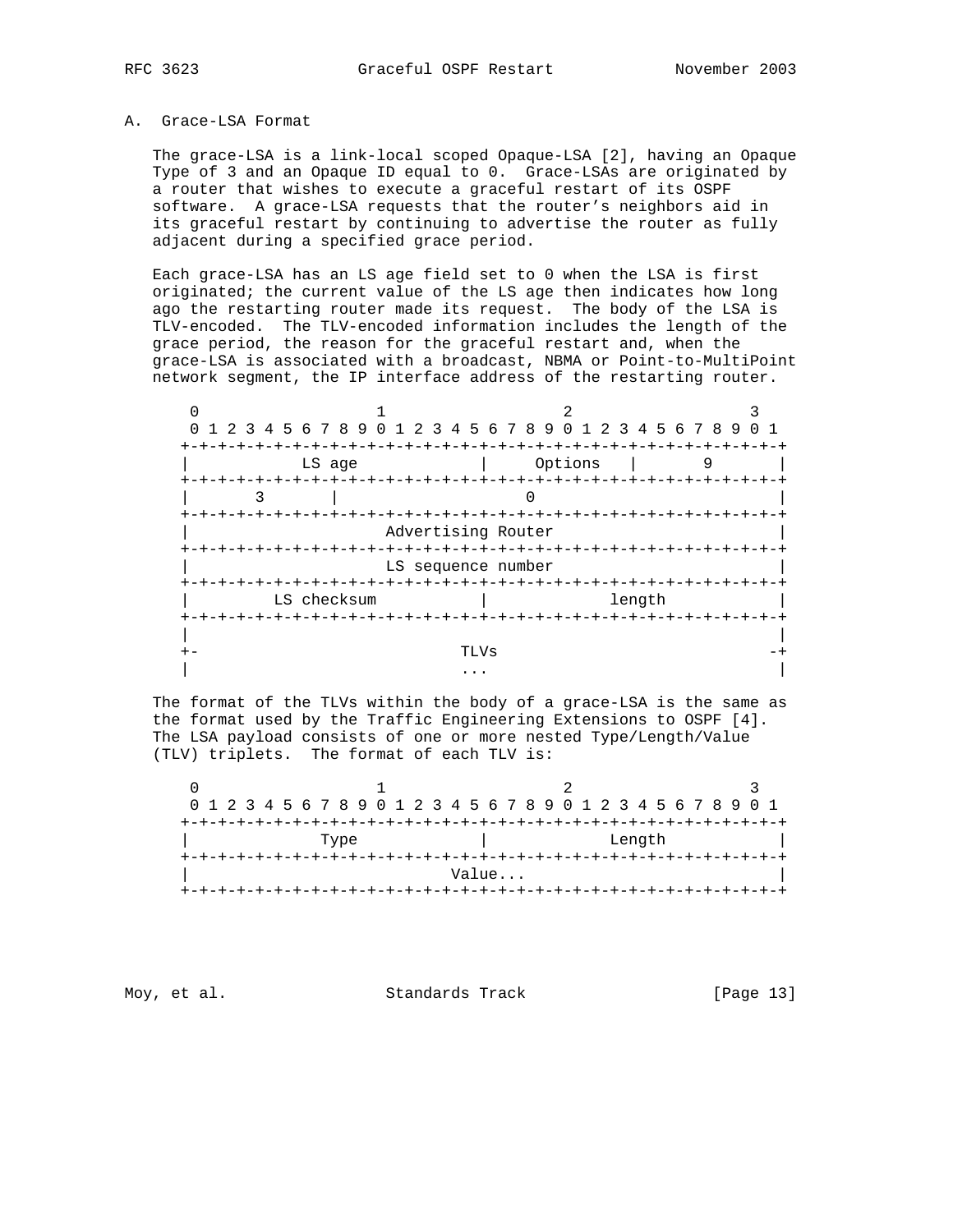The Length field defines the length of the value portion in octets (thus a TLV with no value portion would have a length of zero). The TLV is padded to four-octet alignment; padding is not included in the length field (so a three octet value would have a length of three, but the total size of the TLV would be eight octets). Nested TLVs are also 32-bit aligned. For example, a one byte value would have the length field set to 1, and three bytes of padding would be added to the end of the value portion of the TLV. Unrecognized types are ignored.

 The following is the list of TLVs that can appear in the body of a grace-LSA:

- o Grace Period (Type=1, length=4). The number of seconds that the router's neighbors should continue to advertise the router as fully adjacent, regardless of the state of database synchronization between the router and its neighbors. Since this time period began when grace-LSA's LS age was equal to 0, the grace period terminates when either:
	- a) the LS age of the grace-LSA exceeds the value of a Grace Period or
	- b) the grace-LSA is flushed. See Section 3.2 for other conditions that terminate graceful restart.

This TLV must always appear in a grace-LSA.

- o Graceful restart reason (Type=2, length=1). Encodes the reason for the router restart as one of the following: 0 (unknown), 1 (software restart), 2 (software reload/upgrade) or 3 (switch to redundant control processor). This TLV must always appear in a grace-LSA.
- o IP interface address (Type=3, length=4). The router's IP interface address on the subnet associated with the grace-LSA. Required on broadcast, NBMA and Point-to-MultiPoint segments, where the helper uses the IP interface address to identify the restarting router (see Section 3.1).

 DoNotAge is never set in a grace-LSA, even if the grace-LSA is flooded over a demand circuit [7]. This is because the grace-LSA's LS age field is used to calculate the duration of the grace period.

 Grace-LSAs have link-local scope because they only need to be seen by the router's direct neighbors.

Moy, et al. Standards Track [Page 14]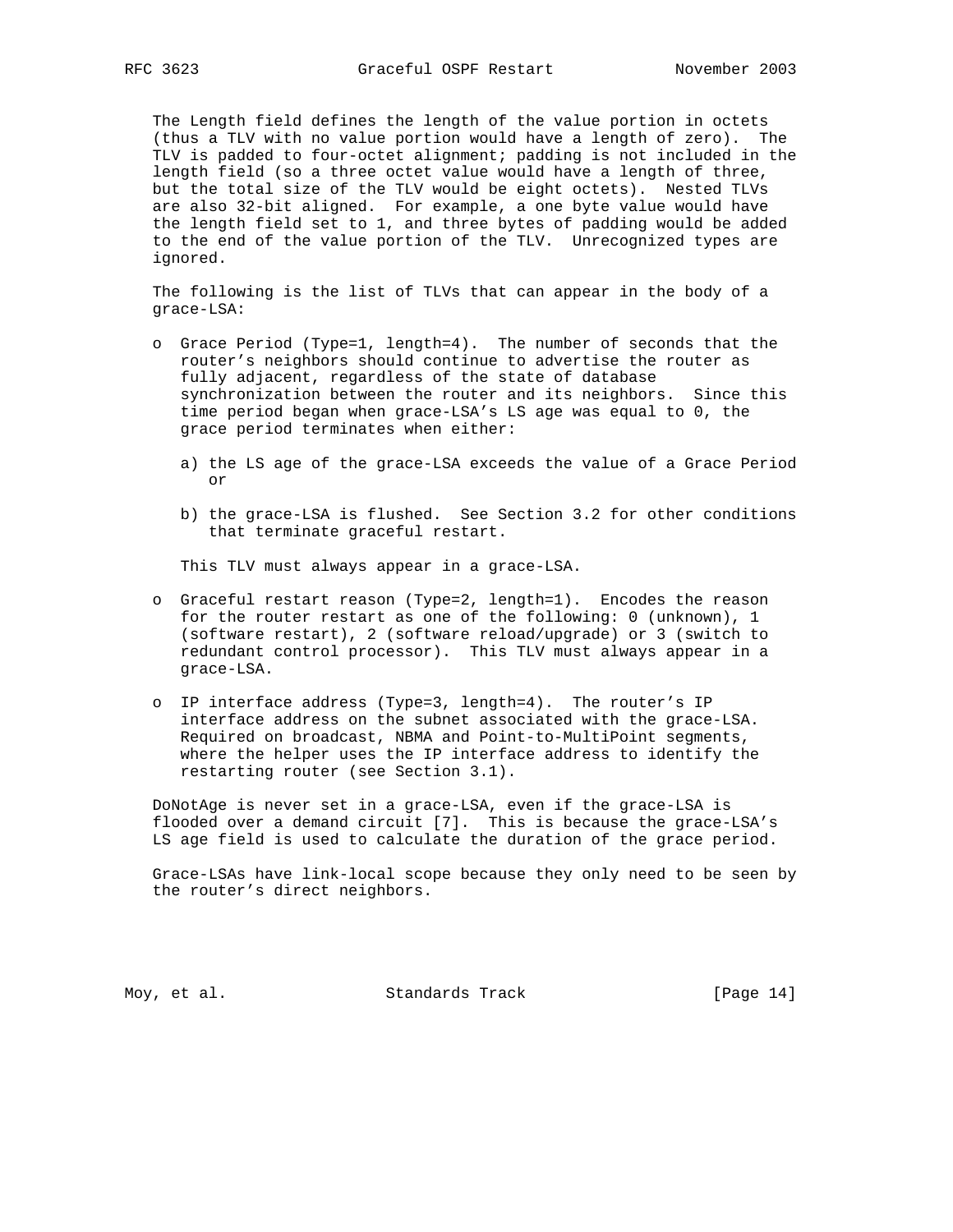Additional Grace-LSA TLVs must be described in an Internet Draft and will be subject to the expert review of the OSPF Working Group.

B. Configurable Parameters

 OSPF graceful restart parameters are suggested below. Section B.1 contains a minimum subset of parameters that should be supported. B.2 includes some additional configuration parameters that an implementation may choose to support.

B.1. Global Parameters (Minimum subset)

RestartSupport

 The router's level of support for OSPF graceful restart. Allowable values are none, planned restart only, and planned/unplanned.

# RestartInterval

 The graceful restart interval in seconds. The range is from 1 to 1800 seconds, with a suggested default of 120 seconds.

B.2. Global Parameters (Optional)

RestartHelperSupport

 The router's support for acting as an OSPF restart helper. Allowable values are none, planned restart only, and planned/unplanned.

# RestartHelperStrictLSAChecking

 Indicates whether or not an OSPF restart helper should terminate graceful restart when there is a change to an LSA that would be flooded to the restarting router or when there is a changed LSA on the restarting router's retransmission list when graceful restart is initiated. The suggested default is enabled.

Moy, et al. Standards Track [Page 15]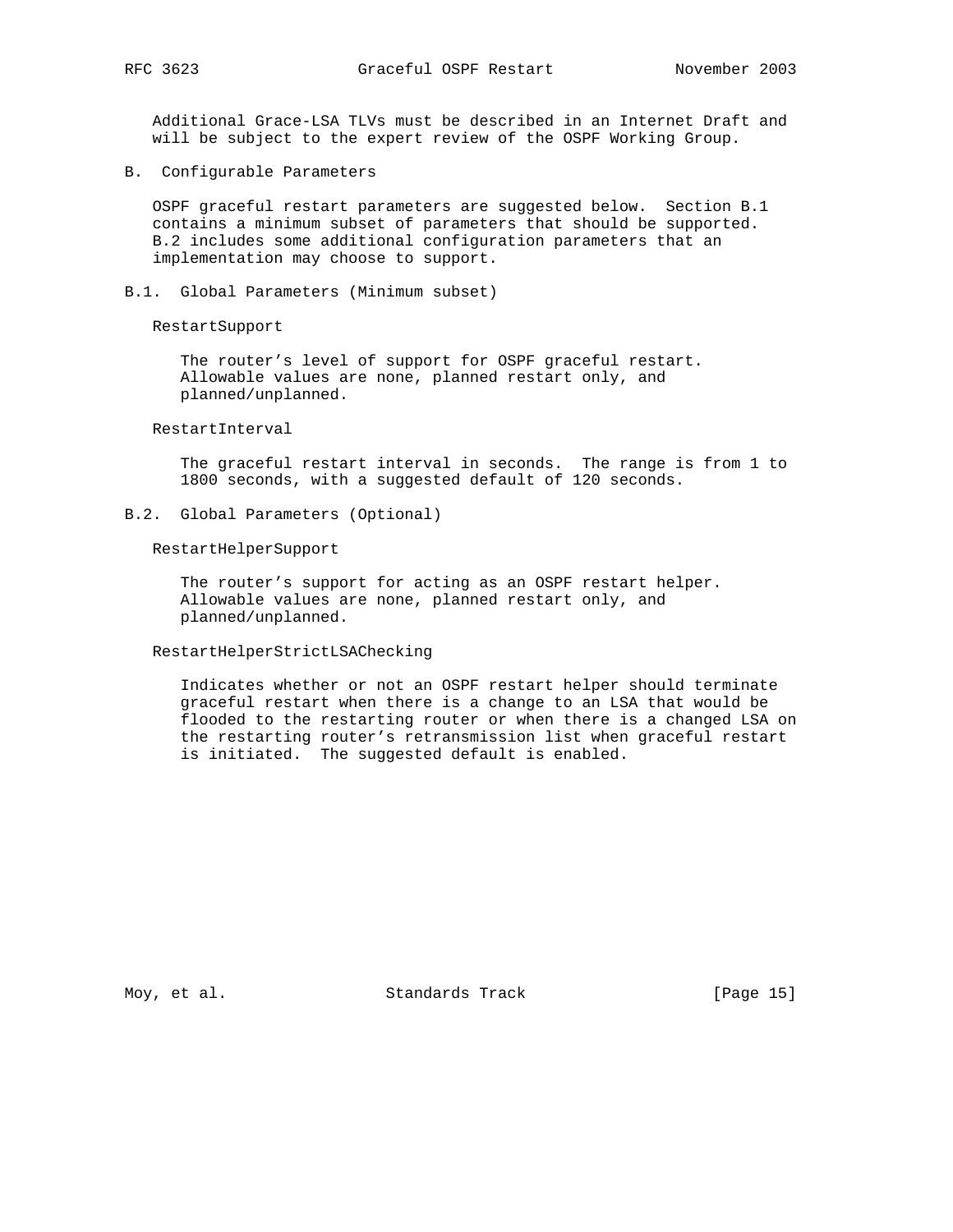# Security Considerations

 One of the ways to attack a link-state protocol such as OSPF is to inject false LSAs into, or corrupt existing LSAs in, the link-state database. Injecting a false grace-LSA would allow an attacker to spoof a router that, in reality, has been withdrawn from service. The standard way to prevent such corruption of the link-state database is to secure OSPF protocol exchanges using the cryptographic authentication specified in [1]. An even stronger way of securing link-state database contents has been proposed in [3].

 When cryptographic authentication [1] is used on the restarting router the preservation of received sequence numbers in non-volatile storage is not mandatory. There is a risk that a replayed Hello packet could cause neighbor state for a deceased neighbor to be created. However, the risk is no greater than during normal operation.

# Acknowledgments

 The authors wish to thank John Drake, Vishwas Manral, Kent Wong, and Don Goodspeed for their helpful comments. We also wish to thank Alex Zinin and Bill Fenner for their thorough review.

Moy, et al. Standards Track [Page 16]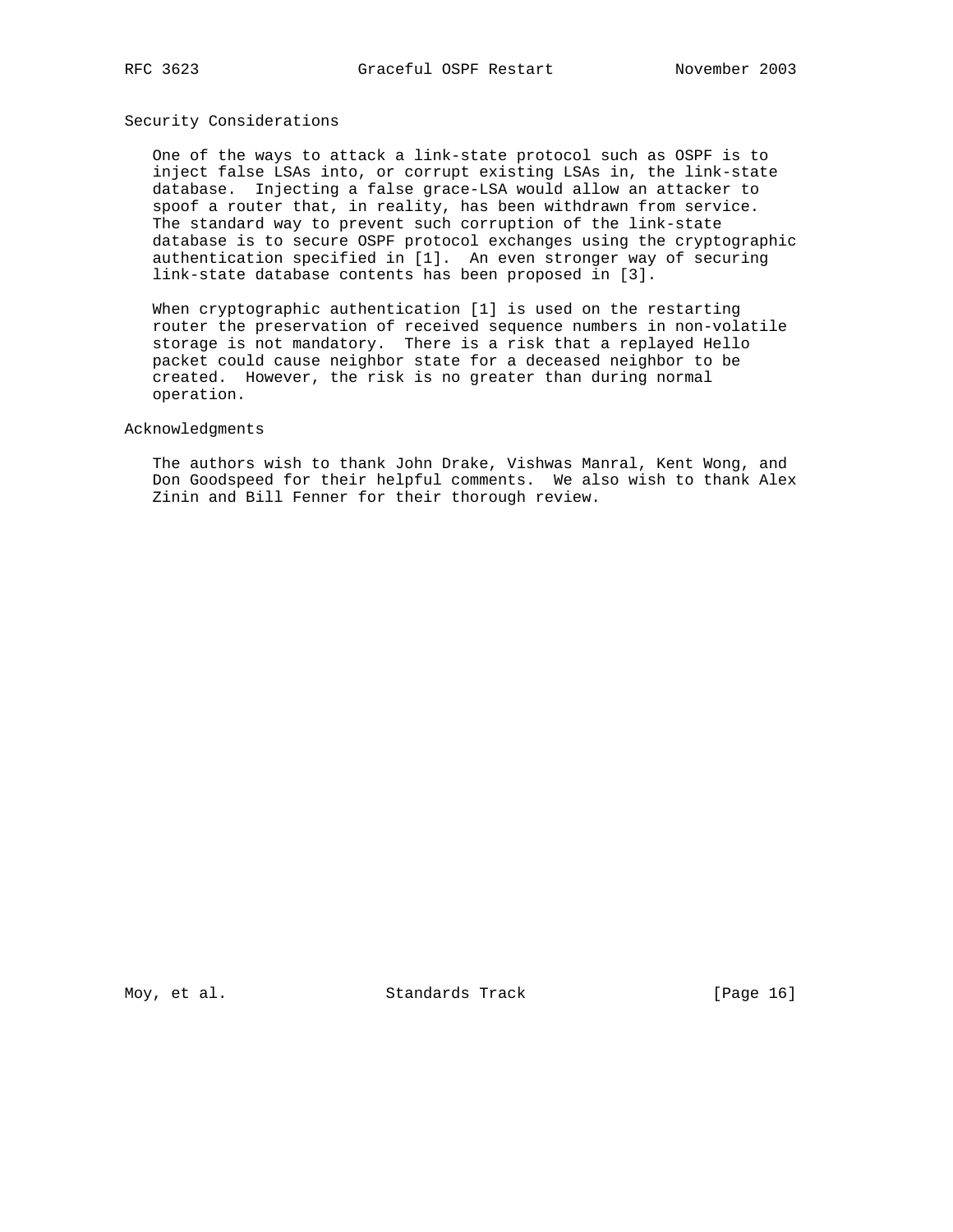Authors' Addresses

 J. Moy Sycamore Networks, Inc. 150 Apollo Drive Chelmsford, MA 01824

 Phone: (978) 367-2505 Fax: (978) 256-4203 EMail: jmoy@sycamorenet.com

 Padma Pillay-Esnault Juniper Networks 1194 N, Mathilda Avenue Sunnyvale, CA 94089-1206

EMail: padma@juniper.net

 Acee Lindem Redback Networks 102 Carric Bend Court Cary, NC 27519

EMail: acee@redback.com

Moy, et al. Standards Track [Page 17]